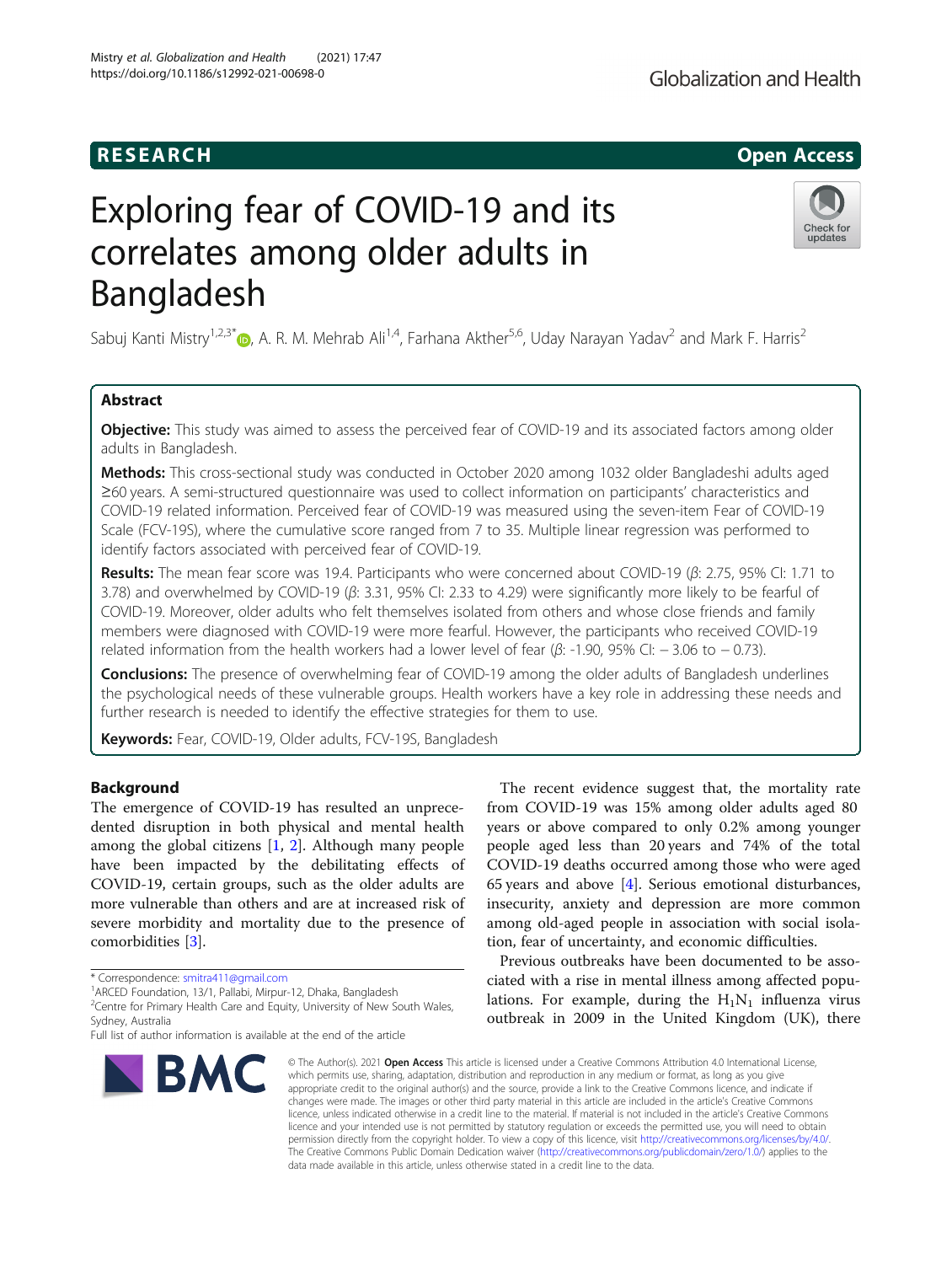was a 10–30% increment in level of anxiety among the population [[5\]](#page-7-0). Similarly, the SARS (severe acute respiratory syndrome) epidemic was also associated with increased depression, anxiety and psychiatric morbidities among the population [\[6](#page-7-0)]. The Ebola outbreak in Liberia, Guinea, and Sierra Leone during 2013–2016 impacted on the psychosocial wellbeing of people in affected areas [[7\]](#page-7-0). It is, thus, not surprising that the COVID-19 pandemic has been associated with an increase in serious mental health issues such as anxiety, stress, insomnia, fear, anger and depressive symptoms in older adults [\[8](#page-7-0)].

Fear has been one of the most frequent emotions associated with the COVID-19 pandemic [[9\]](#page-7-0). Uncertainty, worry, health anxiety, media exposure, personal health and the risk for loved ones are the predictors of fear for this disease [\[10](#page-7-0)]. Fear can affect older peoples' mood or behavior and worsen their physical, social and cognitive functions [[11,](#page-7-0) [12\]](#page-7-0).

Similar to many other countries [\[13](#page-7-0)], the population of Bangladesh is rapidly ageing. Recent data suggest that there is more than 3.2 million people aged 60 years or above, comprising 7.7% of the total population in Bangladesh are aged 60 years and above which is projected to increase three-fold to 21.9% by 2050 [\[14\]](#page-7-0).

Bangladeshi older adults are at increased risk of developing fear of COVID-19 for several reasons. Firstly, Bangladesh is one of the top countries in terms of the number of confirmed cases of COVID-19. As of 2nd January 2021, there were over 514 thousand reported COVID-19 confirmed cases and 7576 COVID-19 deaths in Bangladesh [\[15](#page-7-0)]. Secondly, older adults are at increased risk of severe illness and mortality due to COVID-19 than younger age groups [[16\]](#page-7-0). Moreover, the prevalence of non-communicable chronic conditions i.e., hypertension, obesity, diabetes, cardiovascular disease, and chronic lung disease, are high among Bangladeshi older adults which increases their risk of severe health outcomes [\[17](#page-7-0)].

While it is presumed that COVID-19 might have created significant fear among the older adults, there is no data on perceived fear resulting from the ongoing COVID-19 pandemic in Bangladesh. Hence, the objective of this study was to explore the perceived fear of COVID-19 and associated factors among older Bangladeshi adults.

# Methods

# Study design and participants

Because of the contagious nature of the coronavirus and risk of spreading the virus through face-to-face contact, this cross-sectional study was carried out remotely through telephone interviews.

The study was conducted by Aureolin Research, Consultancy and Expertise Development (ARCED) Foundation in October 2020. We used our preestablished registry, developed through merging the contact information of households from different research projects accomplished by ARCED Foundation, which included households from all eight administrative divisions of Bangladesh, as a sampling frame.

We estimated sample size based on an unknown prevalence of fear (therefore considering 50% prevalence) with a 5% margin of error to be tolerated at the 95% level of confidence, 90% power of the test, and 95% response rate. On this basis, a total sample size of 1096 was required [\[18](#page-7-0), [19](#page-7-0)]. However, a total of 1032 older adults aged 60 years and above agreed to participate in the study, resulting a response rate of approximately 94%.

We adopted a probability proportionate to number of older adults in each division to ensure representation from eight administrative divisions of Bangladesh [\[20](#page-7-0)]. The inclusion criterion was the minimum age of 60 years, and people with adverse mental conditions (clinically proved schizophrenia, bipolar mood disorder, dementia/cognitive impairment), a hearing disability, or inability to communicate were excluded.

# Measures

# Outcome measure

COVID-19 related fear was the primary outcome, which was measured using the seven-item Fear of COVID-19 Scale (FCV-19S) developed and validated by Ahorsu et al. among the general Iranian population [\[21](#page-7-0)]. Participants' agreement/disagreement with the seven items was assessed using a five-point Likert-scale (ranging from  $1 =$  "strongly disagree,"  $3 =$  "neither agree nor disagree," and  $5 =$  "strongly agree"). Hence, the cumulative score ranged from 7 to 35, where the higher the scores, the greater the fear of COVID-19. Reliability or the internal consistency of the scale among the older adults was acceptable (Cronbach's  $\alpha$  = 0.89).

#### Explanatory variables

Explanatory variables considered in this study were age in year (categorized as  $60-69$ ,  $70-79$ , and  $\geq 80$ ), sex (male/female), marital status (married/widowed), literacy (Illiterate/literate), family size  $(\leq 4/2, 4)$ , family income in Bangladeshi Taka (BDT) (< 5000, 5000-10,000, > 10,000), residence (urban/rural), current occupation (currently employed/unemployed and retired), living arrangements (living alone or with family), walking time to the nearest health center (< 30 min/≥30 min), memory or concentration problems (no problem/low memory or concentration), presence of pre-existing non-communicable chronic conditions (yes/no), concerned about COVID-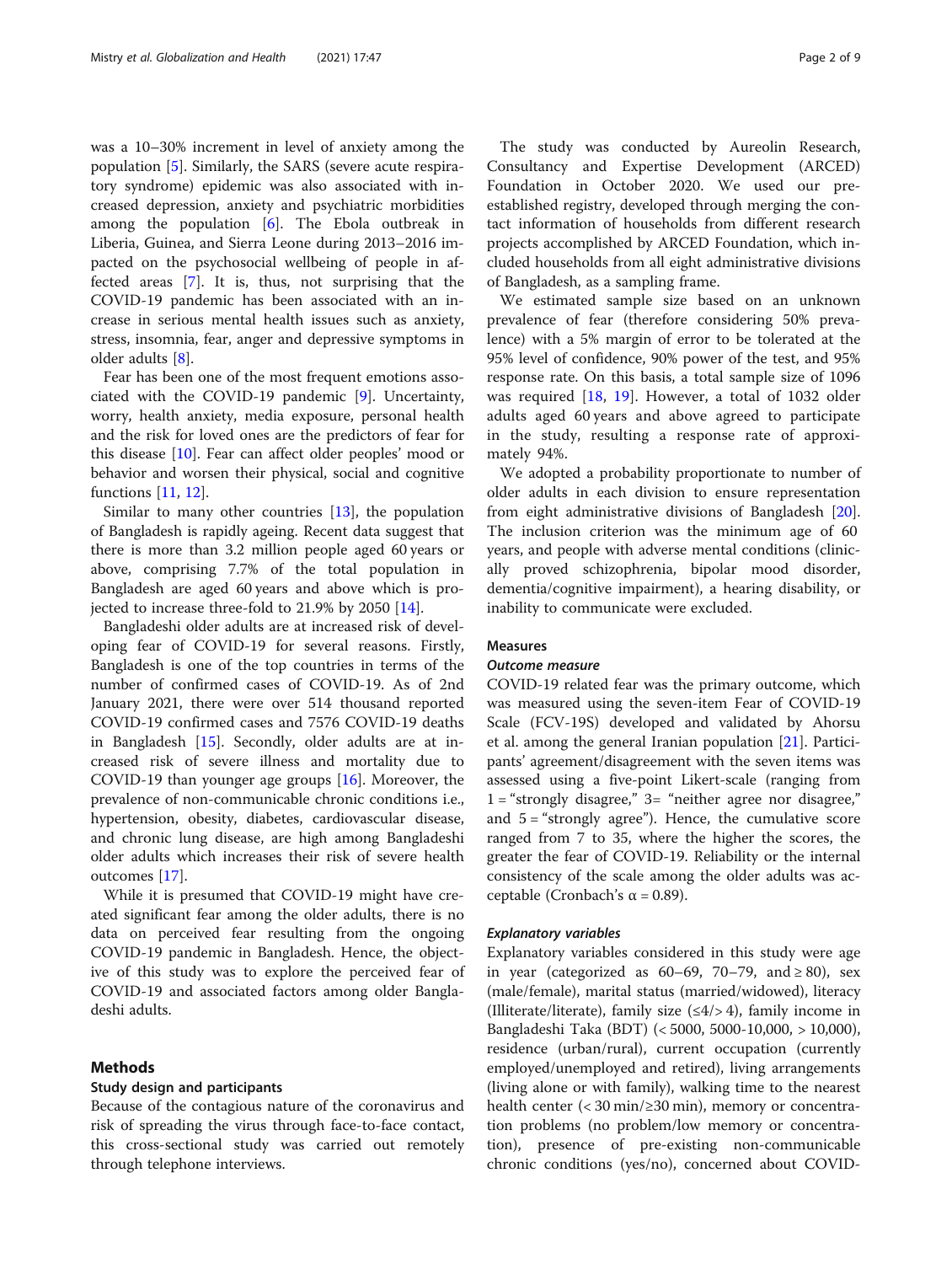19 (hardly, sometimes/often), overwhelmed by COVID-19 (hardly, sometimes/often), difficulty in getting food, medicine, and routine medical care during COVID-19 (no/yes), difficulty in earning during COVID-19 (no/ yes), perceived isolation (hardly, sometimes/often), frequency of communication with friends and family during COVID-19 (less than previous/same as previous), receiving any financial support (government or nongovernment) during COVID-19, and source of COVID-19 related information (TV/Radio, health workers, and friends/family/neighbors).

Self-reported information on non-communicable chronic conditions, such as arthritis, hypertension, heart diseases, stroke, hypercholesterolemia, diabetes, chronic respiratory diseases, chronic kidney disease, and cancer were collected.

# Data collection tools and techniques

A pre-tested semi structured questionnaire in Bengali language was used to collect the information through telephone interview. The information was noted in SurveyCTO mobile app ([https://www.surveycto.com/\)](https://www.surveycto.com/) by 10 research assistants, recruited based on previous experience of administering health survey in electronic platform. The research assistants were trained extensively for 3 days before the data collection by SKM, AMI and UNY through Zoom meeting.

The English version of the questionnaire was first translated to Bengali language and then back translated to English by two researchers to ensure its consistency. The questionnaire was then piloted among a small sample  $(n = 10)$  of older adults to refine the language of the questions in the final version. The questions used in the pilot stage did not require any corrections.

# Statistical analysis

The distribution of the variables was assessed using descriptive statistics. Independent t-tests and ANOVA evaluated the mean differences in the FCV-19S score by participants' characteristics. A multiple linear regression model was performed to outline the factors associated with fear where backward elimination criteria with Akaike information criterion (AIC) was employed to select the final model. Adjusted beta-coefficient  $(\beta)$  and 95% confidence interval (95% CI) are reported for regression analysis. All analyses were performed using the statistical software package Stata (Version 14.0).

# Results

# Participants' characteristics

As shown in Table [1,](#page-3-0) of the total 1032 participants, the majority were aged 60–69 years (77.8%), male (65.5%), married (81.4%), and had large families with more than 4 members (69.2%). Most of the participants were

illiterate (58.3%), unemployed (59.4%), resided more than 30 min of walking distance from the nearest heath center (50.8%) and in rural areas (73.9%). Nearly half of the participants (46.1%) had a monthly family income of < 10,000 Bangladeshi Taka (BDT). Majority of the participants had pre-existing non-communicable chronic conditions (64%) and reported experiencing financial hardships during COVID-19 (62.7%) (Table [1\)](#page-3-0).

# Fear of COVID-19 among the participants

The mean score of the FCV-19S was  $19.4 \pm 6.1$  among the participants. Mean differences in fear score of COVID-19 were noted by sex, family income, walking distance to the nearest health center, having problem in memory or concentration, non-communicable chronic conditions in Table [1.](#page-3-0) Participants' reported agreement on the seven items of FCV-19S as shown in Fig. [1](#page-5-0).

### Factors associated with the fear of COVID-19

Expressing concern about COVID-19, feeling overwhelmed by COVID-19 or experiencing difficulty in getting food or medicines, earning income and receiving routine medical care during the COVID-19 were all significantly associated with fear in the bivariate analysis. Feeling isolated, having a close friend or family member suffering from COVID-19, receiving any financial support during COVID-19, and receiving the information related to COVID-19 were also significantly associated with fear.

Socio-demographic, lifestyle and COVID-19 characteristics of the participants that are deemed to be associated with fear of COVID-19 (Table [1\)](#page-3-0) were included in the full Regression model. The final model was selected based on the lowest AIC and is shown in Table [2.](#page-6-0) In the adjusted regression model, occupation, living arrangement, dependence on family for living, concern about COVID-19, overwhelmed by COVID-19, difficulty in earning during COVID-19, difficulty in getting medicine during COVID-19, feeling of isolated, close friend and family members suffering from COVID-19 and receiving COVID-19 related information for health workers were significantly associated with fear score (FCV-19S).

Fear scores were 0.88 units higher among participants who were currently unemployed ( $β$ : 0.88, 95% CI: 0.02 to 1.74), and 2.01 units higher who were living alone ( $\beta$ : 2.01, 95% CI: 0.67 to 3.35). Similarly, the fear scores were 2.75 units higher among those who were concerned about COVID-19 (β: 2.75, 95% CI: 1.71 to 3.78), 3.31 units higher who were overwhelmed by COVID-19 ( $\beta$ : 3.31, 95% CI: 2.33 to 4.29), 1.04 units higher who faced difficulty in earning during COVID-19  $(\beta: 1.04, 95\% \text{ CI:})$ 0.21 to 1.88), and 2.16 units higher among those who had difficulty getting medicine during COVID-19 (β: 2.16, 95% CI: 1.29 to 3.03). The fear scores were 1.44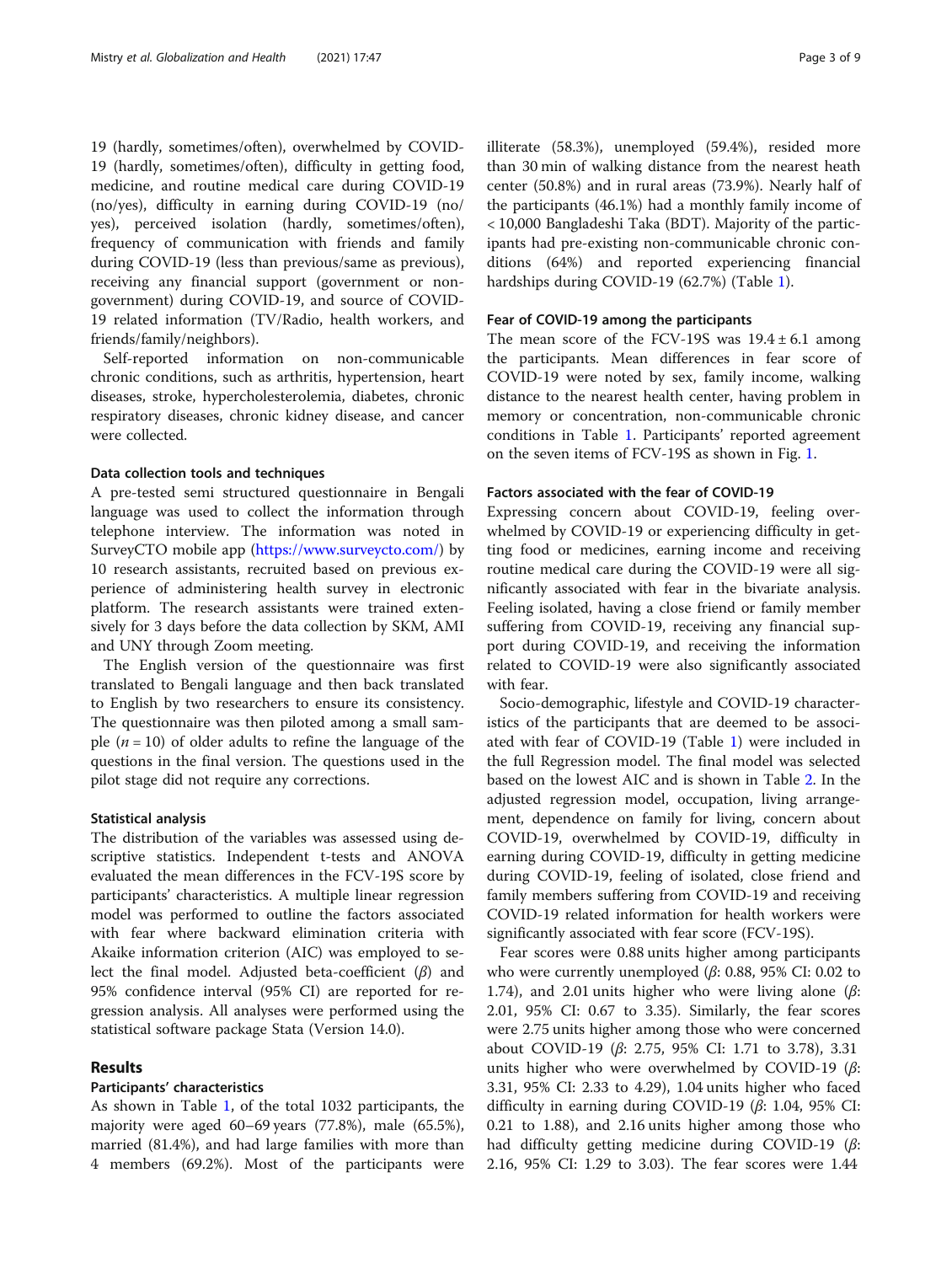# <span id="page-3-0"></span>**Table 1** Participant characteristics and bivariate analysis ( $N = 1032$ )

| Characteristics                                  | n    | $\%$    | COVID-19 fear score |     |         |  |
|--------------------------------------------------|------|---------|---------------------|-----|---------|--|
|                                                  |      |         | Mean                | SD  | P       |  |
| Total                                            | 1032 | 100.0   | 19.4                | 6.1 |         |  |
| Age (year, %)                                    |      |         |                     |     |         |  |
| $60 - 69$                                        | 803  | 77.8    | 19.3                | 6.1 | 0.376   |  |
| $70 - 79$                                        | 174  | 16.9    | 19.4                | 6.0 |         |  |
| $>= 80$                                          | 55   | 5.3     | 20.5                | 5.9 |         |  |
| Sex                                              |      |         |                     |     |         |  |
| Male                                             | 676  | 65.5    | 18.9                | 6.1 | 0.001   |  |
| Female                                           | 356  | 34.5    | 20.3                | 5.9 |         |  |
| Marital status                                   |      |         |                     |     |         |  |
| Married                                          | 840  | 81.4    | 19.5                | 6.2 | 0.992   |  |
| Widow/Widower                                    | 192  | 18.6    | 19.0                | 5.4 |         |  |
| Literacy                                         |      |         |                     |     |         |  |
| Illiterate                                       | 602  | 58.3    | 19.4                | 5.9 | 0.962   |  |
| literate                                         | 430  | 41.7    | 19.4                | 6.2 |         |  |
| Family size                                      |      |         |                     |     |         |  |
| $\leq 4$                                         | 318  | 30.8    | 19.2                | 6.2 | 0.478   |  |
| >4                                               | 714  | 69.2    | 19.5                | 6.0 |         |  |
| Family monthly income in Bangladeshi Taka        |      |         |                     |     |         |  |
| < 5000                                           | 145  | 14.1    | 20.4                | 6.4 | 0.014   |  |
| 5000-10,000                                      | 331  | 32.1    | 18.7                | 6.3 |         |  |
| >10,000                                          | 556  | 53.9    | 19.6                | 5.8 |         |  |
| Residence                                        |      |         |                     |     |         |  |
| Urban                                            | 269  | 26.1    | 19.4                | 5.6 | 0.932   |  |
| Rural                                            | 763  | 73.9    | 19.4                | 6.2 |         |  |
| Current occupation                               |      |         |                     |     |         |  |
| Employed                                         | 419  | 40.6    | 19.3                | 6.4 | 0.511   |  |
| Unemployed and retired                           | 613  | 59.4    | 19.5                | 5.9 |         |  |
| Living arrangement                               |      |         |                     |     |         |  |
| Living with other family members                 | 953  | 92.3    | 19.3                | 6.0 | 0.005   |  |
| Living alone                                     | 79   | $7.7\,$ | 21.3                | 6.1 |         |  |
| Walking distance to the nearest health centre    |      |         |                     |     |         |  |
| $<$ 30 min                                       | 508  | 49.2    | 19.1                | 6.1 | 0.107   |  |
| $\geq$ 30 min                                    | 524  | 50.8    | 19.7                | 6.0 |         |  |
| Having problem in memory or concentration        |      |         |                     |     |         |  |
| No problem                                       | 782  | 75.8    | 19.0                | 6.0 | < 0.001 |  |
| Low memory or concentration                      | 250  | 24.2    | 20.6                | 6.2 |         |  |
| Pre-existing non-communicable chronic conditions |      |         |                     |     |         |  |
| No                                               | 424  | 41.1    | 18.5                | 6.3 | < 0.001 |  |
| Yes                                              | 608  | 58.9    | 20.1                | 5.8 |         |  |
| Concerned about COVID-19                         |      |         |                     |     |         |  |
| Hardly                                           | 299  | 29.0    | 15.4                | 4.7 | < 0.001 |  |
| Sometimes/often                                  | 733  | 71.0    | 21.1                | 5.8 |         |  |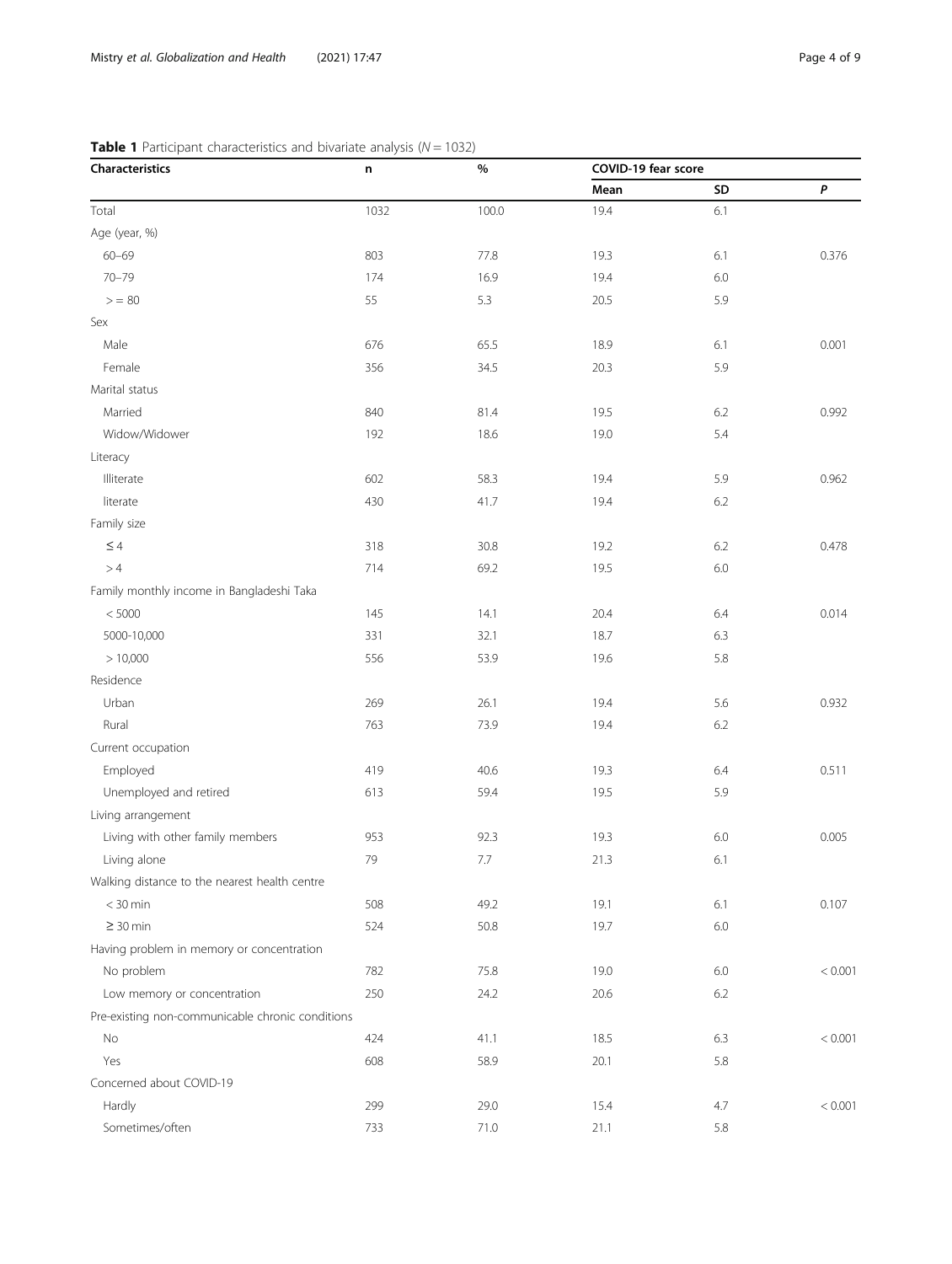| <b>Table 1</b> Participant characteristics and bivariate analysis ( $N = 1032$ ) (Continued) |  |  |  |  |  |  |  |  |  |  |  |
|----------------------------------------------------------------------------------------------|--|--|--|--|--|--|--|--|--|--|--|
|----------------------------------------------------------------------------------------------|--|--|--|--|--|--|--|--|--|--|--|

| Characteristics                                                      | n   | $\%$ | COVID-19 fear score |     |         |  |
|----------------------------------------------------------------------|-----|------|---------------------|-----|---------|--|
|                                                                      |     |      | Mean                | SD  | P       |  |
| Overwhelmed by COVID-19                                              |     |      |                     |     |         |  |
| Hardly                                                               | 370 | 36.4 | 15.8                | 5.2 | < 0.001 |  |
| Sometimes/often                                                      | 647 | 63.6 | 21.4                | 5.5 |         |  |
| Difficulty getting food during COVID-19                              |     |      |                     |     |         |  |
| No                                                                   | 553 | 55.3 | 17.7                | 6.0 | < 0.001 |  |
| Yes                                                                  | 447 | 44.7 | 21.2                | 5.4 |         |  |
| Difficulty earning money during COVID-19                             |     |      |                     |     |         |  |
| No                                                                   | 340 | 37.4 | 16.9                | 5.9 | < 0.001 |  |
| Yes                                                                  | 570 | 62.6 | 20.8                | 5.7 |         |  |
| Difficulty getting medicine during COVID-19                          |     |      |                     |     |         |  |
| No                                                                   | 733 | 75.3 | 18.4                | 6.0 | < 0.001 |  |
| Yes                                                                  | 240 | 24.7 | 22.2                | 5.0 |         |  |
| Difficulty receiving routine medical care during COVID-19            |     |      |                     |     |         |  |
| No                                                                   | 644 | 69.6 | 18.5                | 6.1 | < 0.001 |  |
| Yes                                                                  | 281 | 30.4 | 21.5                | 4.9 |         |  |
| Feeling of isolated                                                  |     |      |                     |     |         |  |
| Hardly                                                               | 636 | 61.6 | 18.2                | 6.1 | < 0.001 |  |
| Sometimes/often                                                      | 396 | 38.4 | 21.4                | 5.5 |         |  |
| Frequency of communication during the COVID-19                       |     |      |                     |     |         |  |
| Normal                                                               | 598 | 58.0 | 18.6                | 5.7 | 0.080   |  |
| Less than previous                                                   | 434 | 42.1 | 20.5                | 6.4 |         |  |
| Close friend or family member diagnosed with COVID-19                |     |      |                     |     |         |  |
| No                                                                   | 934 | 93.2 | 19.2                | 6.0 | 0.003   |  |
| Yes                                                                  | 68  | 6.8  | 21.5                | 6.2 |         |  |
| Received any financial support during the COVID-19                   |     |      |                     |     |         |  |
| No                                                                   | 764 | 74.0 | 19.4                | 6.1 | < 0.001 |  |
| Yes                                                                  | 268 | 26.0 | 19.6                | 5.9 |         |  |
| Received COVID-19 related information from Radio/TV                  |     |      |                     |     |         |  |
| No                                                                   | 175 | 17.0 | 17.5                | 5.2 | < 0.001 |  |
| Yes                                                                  | 857 | 83.0 | 19.8                | 6.2 |         |  |
| Received COVID-19 related information from health worker             |     |      |                     |     |         |  |
| No                                                                   | 936 | 90.7 | 19.3                | 6.3 | < 0.001 |  |
| Yes                                                                  | 96  | 9.3  | 20.2                | 2.2 |         |  |
| Received COVID-19 related information from friends/family/neighbours |     |      |                     |     |         |  |
| No                                                                   | 297 | 28.8 | 20.6                | 6.7 | < 0.001 |  |
| Yes                                                                  | 735 | 71.2 | 18.9                | 5.7 |         |  |

units higher among the participants whose close friend or family members were diagnosed with COVID-19 (β: 1.44, 95% CI: 0.10 to 2.79) and 0.90 units higher among those who felt isolated during COVID-19 (β: 0.90, 95% CI: 0.12 to 1.68). On the other hand, the fear score was 1.90 units lower among those who were receiving

COVID-19 related information from the health workers (β: -1.90, 95% CI: − 3.06 to − 0.73).

# Discussion

The present study assessed the perceived fear of COVID-19 and its associates among Bangladeshi older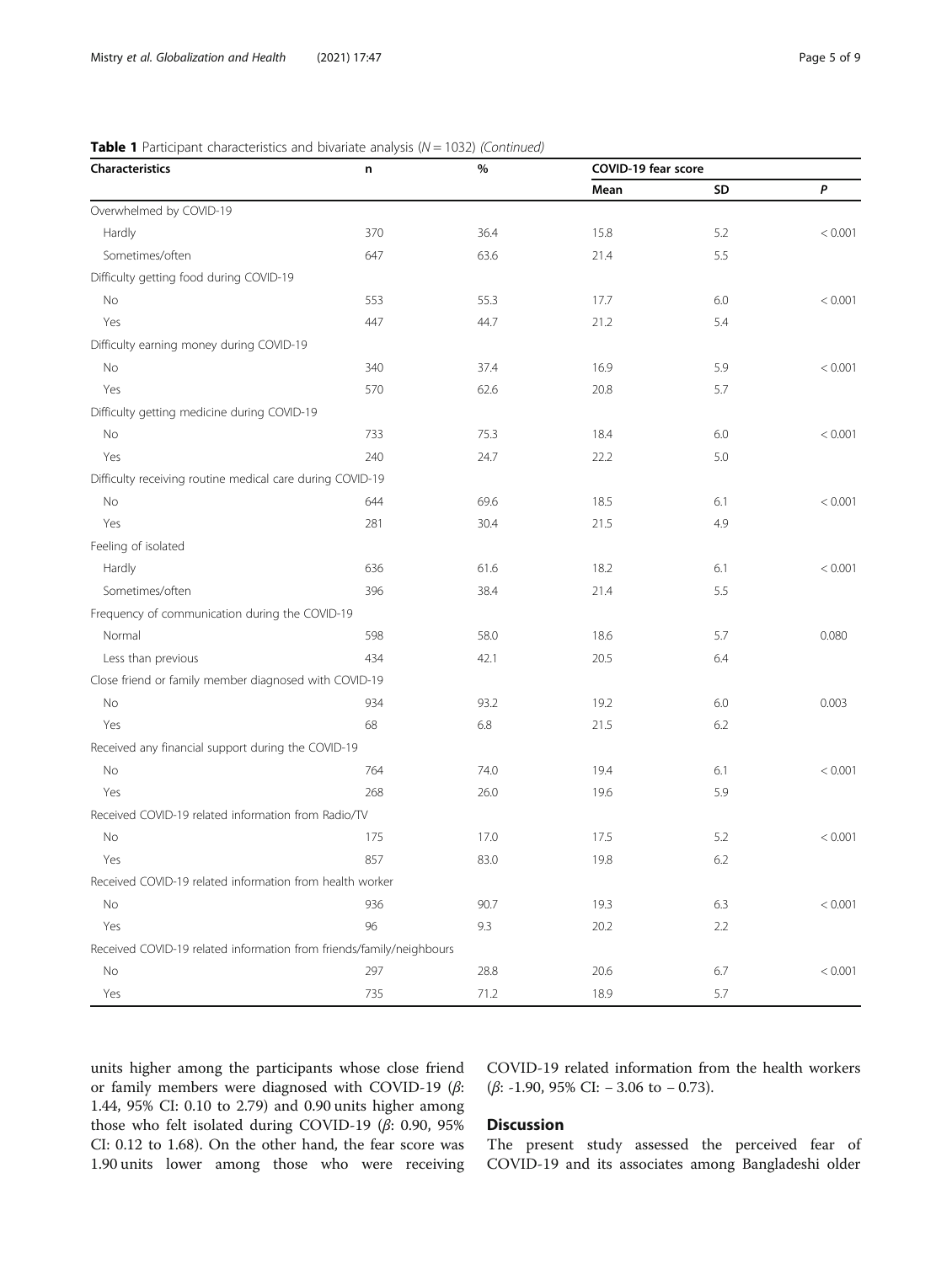<span id="page-5-0"></span>

adults. The findings of the study indicate that the COVID-19 pandemic created significant fear among the older population with a mean fear score of 19.4 on a seven-item fear scale (fear score ranged between 7 and 35). We also found a variation in participants' agreement on the seven items of the COVID-19 fear scale, which might have resulted from different levels of perceived emotional responses to the phenomenology of the pandemic, such as cease and desist warnings, unending uncertainty, and concern over physiological symptoms [\[22,](#page-7-0) [23](#page-7-0)].

While there is scarcity of evidence on the level of COVID-19 related fear among older adults in Bangladesh, studies from other countries noted that COVID-19 has been associated with marked deterioration in the mental health of older adults due to anxiety about the lethality of COVID-19 [\[24](#page-7-0), [25](#page-7-0)]. Our finding is also in line with some recent publications from Bangladesh that have reported COVID-19 related fear, psychosocial effects, and uncertainty among different groups of people [\[26](#page-7-0)–[30\]](#page-7-0).

Rapid spread of COVID-19 has seriously affected the mental health of the older people worldwide [[24](#page-7-0), [31](#page-7-0)]. Mental health problems have spiked among the older population mostly due to isolation and loneliness resulting from measures to control the spread of COVID-19 [[32\]](#page-7-0). This suggests that we should pay more attention to the care and psychological support needs of the older population during this pandemic [\[33](#page-7-0), [34\]](#page-7-0).

The present study also highlighted the factors associates with COVID-19 related fear among the Bangladeshi older adults. We found that older adults who were currently unemployed or retired were significantly more likely to be fearful of COVID-19. This is probably because unemployed and retired person were less able to communicate with others as they did before the pandemic due to the lockdown and forced isolation during this pandemic. This may contribute to feelings of loneliness and isolation among them [\[35](#page-8-0), [36\]](#page-8-0). We also found that the participants who had financial difficulty during this pandemic were more fearful of it. During the lockdown due to the COVID-19, many income earning members of the family lost their jobs in Bangladesh, particularly among the garments worker [\[37](#page-8-0)]. Also, crops and vegetables were not harvested in time or could not be transported to markets in time which caused food shortages and price increases [\[38\]](#page-8-0). Peoples earning are reducing day by day due to the disease outbreak on one side, on the other hand, the price of the foods are increasing, resulting in increasing fear among the participants.

Our study also found that older adults who were feeling isolated during this COVID-19 and those who were living alone had higher fear scores. Moreover, the participants who were concerned about the effect of the COVID-19 and were overwhelmed by it were more fearful than those who were indifferent to it. This is anticipated as fear of COVID-19 triggers psychological distress [\[39\]](#page-8-0). When the older adults know that they are more vulnerable to death and disability due to COVID-19 than their younger counterparts and that the treatments for COVID-19 are quite limited, they can become fearful of being infected with it [[40,](#page-8-0) [41\]](#page-8-0).

The present study also found that the older adults who face difficulties in getting medicine during this pandemic were more fearful. This is verified in a recently published evidence which documented that older adults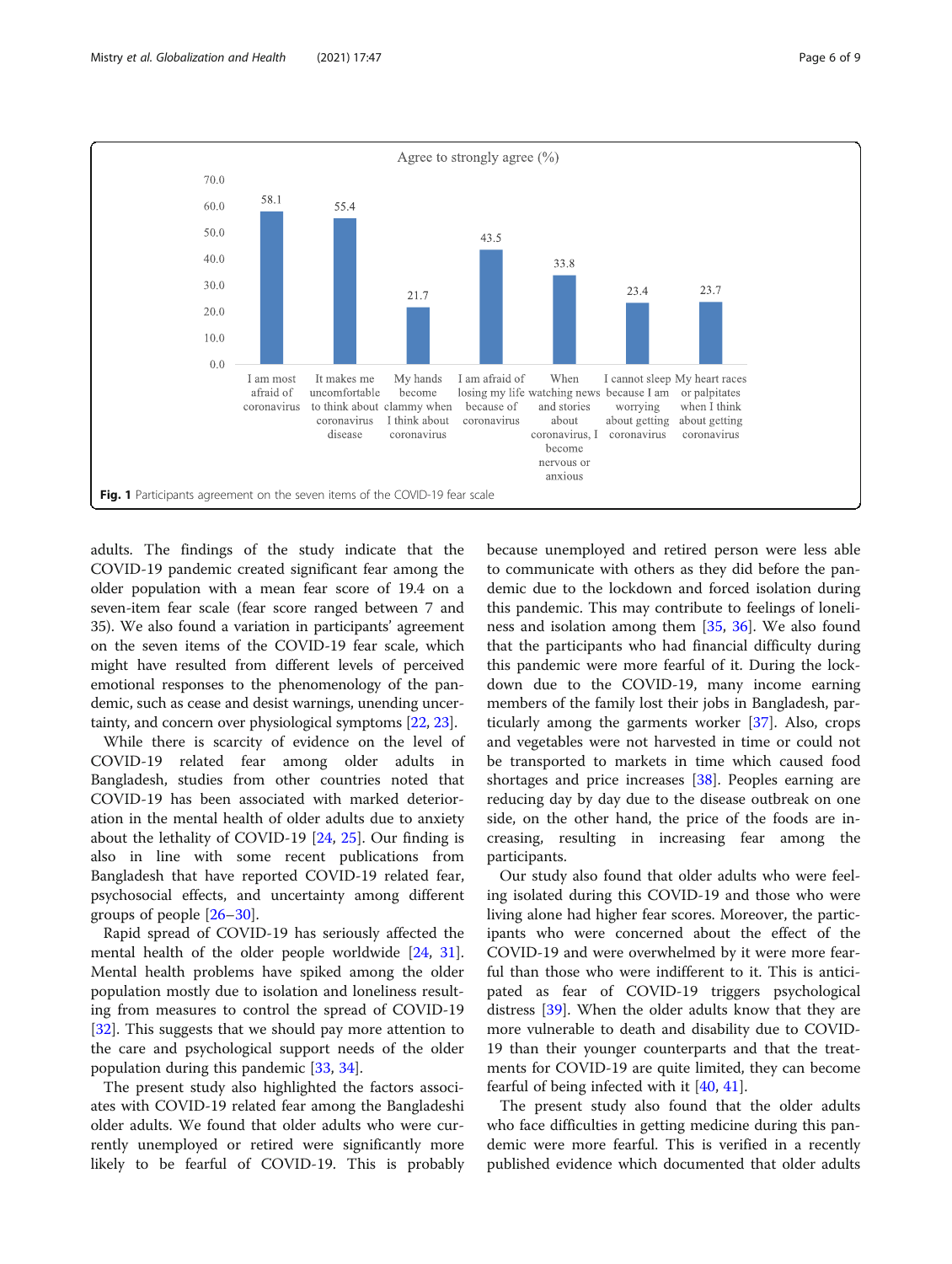<span id="page-6-0"></span>

| Table 2 Factors associated with fear among the participants |  |  |  |
|-------------------------------------------------------------|--|--|--|
| $(N = 1032)$                                                |  |  |  |

| <b>Characteristics</b>                                   | β       | 95% CI         | P       |
|----------------------------------------------------------|---------|----------------|---------|
| Sex                                                      |         |                |         |
| Male                                                     | Ref     |                |         |
| Female                                                   | 0.72    | $-0.17, 1.60$  | 0.111   |
| Current occupation                                       |         |                |         |
| Employed                                                 | Ref     |                |         |
| Unemployed                                               | 0.88    | 0.02, 1.74     | 0.044   |
| Living arrangement                                       |         |                |         |
| Living with other family members                         | Ref     |                |         |
| Living alone                                             | 2.01    | 0.67, 3.35     | 0.003   |
| Concern about COVID-19                                   |         |                |         |
| Hardly                                                   | Ref     |                |         |
| Sometimes/often                                          | 2.75    | 1.71, 3.78     | < 0.001 |
| Overwhelmed by COVID-19                                  |         |                |         |
| Hardly                                                   | Ref     |                |         |
| Sometimes/often                                          | 3.31    | 2.33, 4.29     | < 0.001 |
| Difficulty earning money during COVID-19                 |         |                |         |
| No                                                       | Ref     |                |         |
| Yes                                                      | 1.04    | 0.21, 1.88     | 0.015   |
| Difficulty getting medicine during COVID-19              |         |                |         |
| Nο                                                       | Ref     |                |         |
| Yes                                                      | 2.16    | 1.29, 3.03     | < 0.001 |
| Feeling of isolated                                      |         |                |         |
| Hardly                                                   | Ref     |                |         |
| Sometimes/often                                          | 0.90    | 0.12, 1.68     | 0.024   |
| Close friend or family member diagnosed with COVID-19    |         |                |         |
| No                                                       | Ref     |                |         |
| Yes                                                      | 1.44    | 0.10, 2.79     | 0.036   |
| Received COVID-19 related information from health worker |         |                |         |
| No                                                       | Ref     |                |         |
| Yes                                                      | $-1.90$ | $-3.06, -0.73$ | < 0.001 |

from Low- and Middle- Income Countries faced various challenges including access to medicine and routine medical care amid this COVID-19 pandemic [[42](#page-8-0)]. As in many other countries, during lockdown and isolation many people from Bangladesh faced problems accessing their daily essentials [[43,](#page-8-0) [44\]](#page-8-0). For the older adults, medicines are essential especially as they often suffer from different comorbidities and in cases multiple morbidities [[45\]](#page-8-0). The unavailability of required medicines can have serious impact on their mental health resulting fear.

Fear levels were high among the participants whose close friends and family members were diagnosed with COVID-19. This is expected especially among those older adults who suffered from pre-existing mental illness [[46\]](#page-8-0) and those whose friends or contacts were hospitalized with COVID-19.

Interestingly we found that the fear scores were significantly lower among the participants who received COVID-19 related information from health workers. This is probably because the health workers are trusted among older community members and provide information in a sympathetic manner [[47\]](#page-8-0).

# Strengths and limitations of the study

To the best of our knowledge, this is the first nationwide study covering all the eight administrative divisions of the country with high response rate and providing an insight into fear among Bangladeshi older adults amid this COVID-19 pandemic. However, our study has some limitations. As we prepared our sampling frame based on the available household-level information in our data repository; thus, selection bias is possible. Second, while we used FCV-19S as an instrument to measure fear among older adults, the efficacy of this instrument has not been tested and validated in Bangladeshi context. Finally, a mixed method study could have had better insights into the associated factors of fear.

# Conclusion

Mental health is one of the major issues among older adults which has been neglected in Bangladesh. Fear can be disabling during an unprecedented pandemic and may adversely affect their mental wellbeing. In the present study we also found that many older adults were fearful of COVID-19 and this was more likely in those with other social vulnerabilities such as low income, unemployment, or social isolation and who had difficulty accessing medications and health care. Health workers can be effective in providing information and psychosocial support to older adults as they are trusted members of the community.

The findings of the present research are also important for other countries where older adults face social and economic vulnerabilities, are subjected to social isolation during this pandemic and have to access to routine health services through a fragile health system. As the present research identified that socially and economically vulnerable older adults were more prone to be fearful of COVID-19, future work should focus on exploring strategies to minimize the socio-economic vulnerabilities among them. Providing statutory and informal economic support and strengthening community engagement to promote mental wellbeing among older adults can be of value in this regard.

#### Acknowledgements

We acknowledge the role of Md. Zahirul Islam, Program Associate, ARCED Foundation and Shakil Al Mamun, Senior Officer, Data Management, ARCED Foundation for their all-out support in data collection for the study.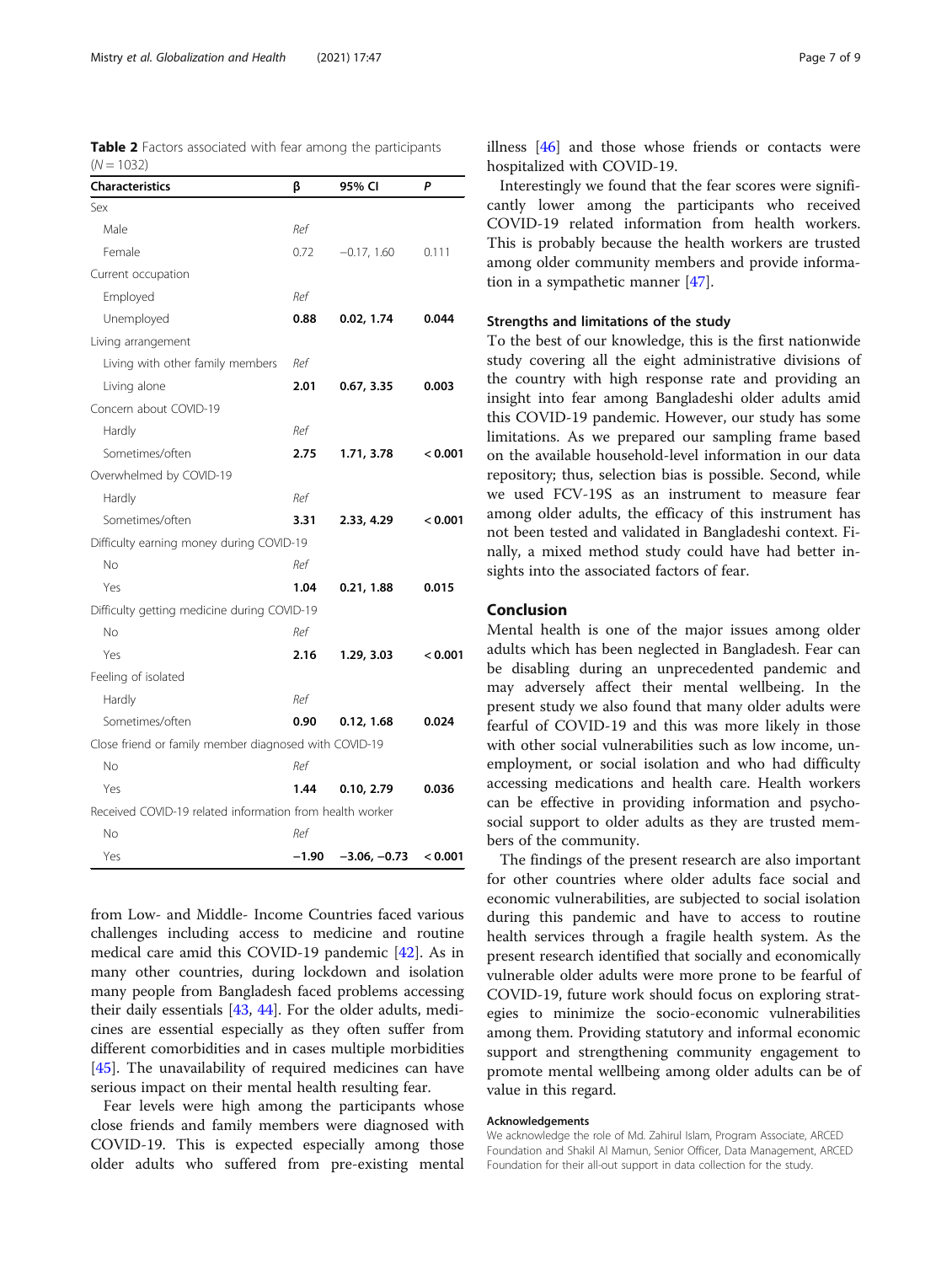# <span id="page-7-0"></span>Authors' contributions

Sabuj Kanti Mistry: Conceptualization, Methodology, Software, Formal Analysis, Data curation, Writing - Original Draft; ARM Mehrab Ali: Project administration, Supervision, Writing- Original Draft; Farhana Akther: Writing - Original Draft; Uday Narayan Yadav: Writing - Original Draft; Mark F Harris: Writing- Reviewing and Editing. The author(s) read and approved the final manuscript.

#### Funding

This research was not funded.

#### Availability of data and materials

The data is available upon reasonable request from the corresponding author.

## **Declarations**

#### Ethics approval and consent to participate

The study protocol was approved by the institutional review board of Institute of Health Economics, University of Dhaka, Bangladesh (Ref: IHE/ 2020/1037). Verbal informed consent was sought from the participants before administering the survey. Participation was voluntary, and participants did not receive any compensation.

#### Consent for publication

Not applicable.

#### Competing interests

The authors declare that they have no competing interest to disclose.

#### Author details

<sup>1</sup>ARCED Foundation, 13/1, Pallabi, Mirpur-12, Dhaka, Bangladesh. <sup>2</sup>Centre for Primary Health Care and Equity, University of New South Wales, Sydney, Australia. <sup>3</sup>BRAC James P Grant School of Public Health, BRAC University, 68 Shahid Tajuddin Ahmed Sharani, Mohakhali, Dhaka 1212, Bangladesh. <sup>4</sup> Innovations for Poverty Action, New Haven, USA. <sup>5</sup> Mawlana Bhashani Science and Technology University, Tangail, Bangladesh. <sup>6</sup>SPM department, Faculty of Medicine, University of Malaya, Kuala Lumpur, Malaysia.

# Received: 23 January 2021 Accepted: 8 April 2021 Published online: 14 April 2021

#### References

- 1. Rohrer M, Flahault A, Stoffel M. Peaks of fine particulate matter may modulate the spreading and virulence of COVID-19. Earth Syst Environ. 2020;4:1–8.
- 2. Giuntella O, Hyde K, Saccardo S, Sadoff S. Lifestyle and mental health disruptions during Covid-19. Proc Natl Acad Sci. 2021;118(9):1-9.
- 3. CDC Covid- Response Team. Severe outcomes among patients with coronavirus disease 2019 (COVID-19) - United States, February 12-March 16, 2020. MMWR Morb Mortal Wkly Rep. 2020;69(12):343–6.
- 4. Worldometer: Age, sex, existing conditions of COVID-19 cases and deaths. 2020.
- 5. Rubin GJ, Potts HWW, Michie S. The impact of communications about swine flu (influenza A H1N1v) on public responses to the outbreak: results from 36 national telephone surveys in the UK. Health Technol Assess. 2010; 14(34):183–266. [https://doi.org/10.3310/hta14340-03.](https://doi.org/10.3310/hta14340-03)
- 6. Sim K, Chan YH, Chong PN, Chua HC, Soon SW. Psychosocial and coping responses within the community health care setting towards a national outbreak of an infectious disease. J Psychosom Res. 2010;68(2):195–202. [https://doi.org/10.1016/j.jpsychores.2009.04.004.](https://doi.org/10.1016/j.jpsychores.2009.04.004)
- Van Bortel T, Basnayake A, Wurie F, Jambai M, Koroma AS, Muana AT, et al. Psychosocial effects of an Ebola outbreak at individual, community and international levels. Bull World Health Organ. 2016;94(3):210–4. [https://doi.](https://doi.org/10.2471/BLT.15.158543) [org/10.2471/BLT.15.158543.](https://doi.org/10.2471/BLT.15.158543)
- Torales J, O'Higgins M, Castaldelli-Maia JM, Ventriglio A. The outbreak of COVID-19 coronavirus and its impact on global mental health. Int J Soc Psychiatry. 2020;66(4):0020764020915212.
- 9. Rahman MA, Hoque N, Alif SM, Salehin M, Islam SMS, Banik B, et al. Factors associated with psychological distress, fear and coping strategies during the COVID-19 pandemic in Australia. Glob Health. 2020;16(1):1–15.
- 10. Mertens G, Gerritsen L, Duijndam S, Salemink E, Engelhard IM. Fear of the coronavirus (COVID-19): predictors in an online study conducted in March 2020. J Anxiety Disord. 2020;74:102258. [https://doi.org/10.1016/j.janxdis.202](https://doi.org/10.1016/j.janxdis.2020.102258) [0.102258.](https://doi.org/10.1016/j.janxdis.2020.102258)
- 11. Steimer T. The biology of fear- and anxiety-related behaviors. Dialogues Clin Neurosci. 2002;4(3):231–49.
- 12. Deshpande N, Metter EJ, Lauretani F, Bandinelli S, Ferrucci L. Interpreting fear of falling in the elderly: what do we need to consider? J Geriatr Phys Ther. 2009;32(3):91–6.
- 13. Countries with the oldest populations in the world [\[https://www.prb.org/](https://www.prb.org/countries-with-the-oldest-populations/) [countries-with-the-oldest-populations/](https://www.prb.org/countries-with-the-oldest-populations/)]. Accessed 29 Mar 2021.
- 14. BBS. Elderly population in Bangladesh: current features and future perspectives. 2015.
- 15. WHO coronavirus disease (COVID-19) dashboard [[https://covid19.who.int/\]](https://covid19.who.int/). Accessed 02 Jan 2021.
- 16. Xiang Y-T, Yang Y, Li W, Zhang L, Zhang Q, Cheung T, et al. Timely mental health care for the 2019 novel coronavirus outbreak is urgently needed. Lancet Psychiatry. 2020;7(3):228–9. [https://doi.org/10.1016/S2215-0366\(20\)30046-8](https://doi.org/10.1016/S2215-0366(20)30046-8).
- 17. Taskin T, Biswas T, Siddiquee AT, Islam A, Alam D. Chronic noncommunicable diseases among the elderly in Bangladesh old age homes. Int J Aging Soc. 2014;3(4):67–75. [https://doi.org/10.18848/2160-1909/CGP/](https://doi.org/10.18848/2160-1909/CGP/v03i04/35125) [v03i04/35125.](https://doi.org/10.18848/2160-1909/CGP/v03i04/35125)
- 18. Agresti A. An introduction to categorical data analysis. Wiley; 2018.
- 19. StataCorp LP. Stata power and sample-size reference manual, vol. 12: A Stata Press Publication StataCorp LP; 2013. p. 2018.
- 20. BBS. Elderly population in Bangladesh: current features and future perspectives: Banglaedsh Bureau of Statistics, Ministry of Bangladesh, Government of Bangladesh; 2015.
- 21. Ahorsu DK, Lin CY, Imani V, Saffari M, Griffiths MD, Pakpour AH. The fear of COVID-19 scale: development and initial validation. Int J Ment Heal Addict. 2020:1–9. Epub ahead of print.
- 22. Arora A, Jha AK, Alat P, Das SS. Understanding coronaphobia. Asian J Psychiatr. 2020;54:102384. [https://doi.org/10.1016/j.ajp.2020.102384.](https://doi.org/10.1016/j.ajp.2020.102384)
- 23. Qc IF. COVID-19: fear, quackery, false representations and the law. Int J Law Psychiatry. 2020;72:101611.
- 24. Banerjee D. The impact of Covid-19 pandemic on elderly mental health. Int J Geriatr Psychiatry. 2020;35(12):1466–7. <https://doi.org/10.1002/gps.5320>.
- 25. Wu B. Social isolation and loneliness among older adults in the context of COVID-19: a global challenge. Glob Health Res Policy. 2020;5(1):27. [https://](https://doi.org/10.1186/s41256-020-00154-3) [doi.org/10.1186/s41256-020-00154-3.](https://doi.org/10.1186/s41256-020-00154-3)
- 26. Hossain MA, Jahid MIK, Hossain KMA, Walton LM, Uddin Z, Haque MO, et al. Knowledge, attitudes, and fear of COVID-19 during the rapid rise period in Bangladesh. PLoS One. 2020;15(9):e0239646. [https://doi.org/10.1371/journal.](https://doi.org/10.1371/journal.pone.0239646) [pone.0239646.](https://doi.org/10.1371/journal.pone.0239646)
- 27. Bodrud-Doza M, Shammi M, Bahlman L, Islam ARMT, Rahman MM. Psychosocial and socio-economic crisis in Bangladesh due to COVID-19 pandemic: a perception-based assessment. Front Public Health. 2020;8:341.
- 28. Islam MS, Ferdous MZ, Potenza MN. Panic and generalized anxiety during the COVID-19 pandemic among Bangladeshi people: an online pilot survey early in the outbreak. J Affect Disord. 2020;276:30–7. [https://doi.org/10.1016/](https://doi.org/10.1016/j.jad.2020.06.049) i.jad.2020.06.049
- 29. Mahmud MS, Talukder MU, Rahman SM. Does 'fear of COVID-19' trigger future career anxiety? An empirical investigation considering depression from COVID-19 as a mediator. Int J Soc Psychiatry. 2020;2020(0): 0020764020935488.
- 30. Khan AH, Sultana MS, Hossain S, Hasan MT, Ahmed HU, Sikder MT. The impact of COVID-19 pandemic on mental health & wellbeing among homequarantined Bangladeshi students: a cross-sectional pilot study. J Affect Disord. 2020;277:121–8. [https://doi.org/10.1016/j.jad.2020.07.135.](https://doi.org/10.1016/j.jad.2020.07.135)
- 31. Vahia IV, Jeste DV, Reynolds CF. Older adults and the mental health effects of COVID-19. JAMA. 2020;324(22):2253–4. [https://doi.org/10.1001/jama.2020.21753.](https://doi.org/10.1001/jama.2020.21753)
- 32. Vahia IV, Blazer DG, Smith GS, Karp JF, Steffens DC, Forester BP, et al. COVID-19, mental health and aging: a need for new knowledge to bridge science and service. Am J Geriatr Psychiatry. 2020;28(7):695–7. [https://doi.org/10.101](https://doi.org/10.1016/j.jagp.2020.03.007) [6/j.jagp.2020.03.007.](https://doi.org/10.1016/j.jagp.2020.03.007)
- 33. Meng H, Xu Y, Dai J, Zhang Y, Liu B, Yang H. Analyze the psychological impact of COVID-19 among the elderly population in China and make corresponding suggestions. Psychiatry Res. 2020;289:112983. [https://doi.](https://doi.org/10.1016/j.psychres.2020.112983) [org/10.1016/j.psychres.2020.112983.](https://doi.org/10.1016/j.psychres.2020.112983)
- 34. Mukhtar S. Psychosocial impact of COVID-19 on older adults: a cultural geriatric mental health-care perspectived. J Gerontol Soc Work. 2020;63:1–3.